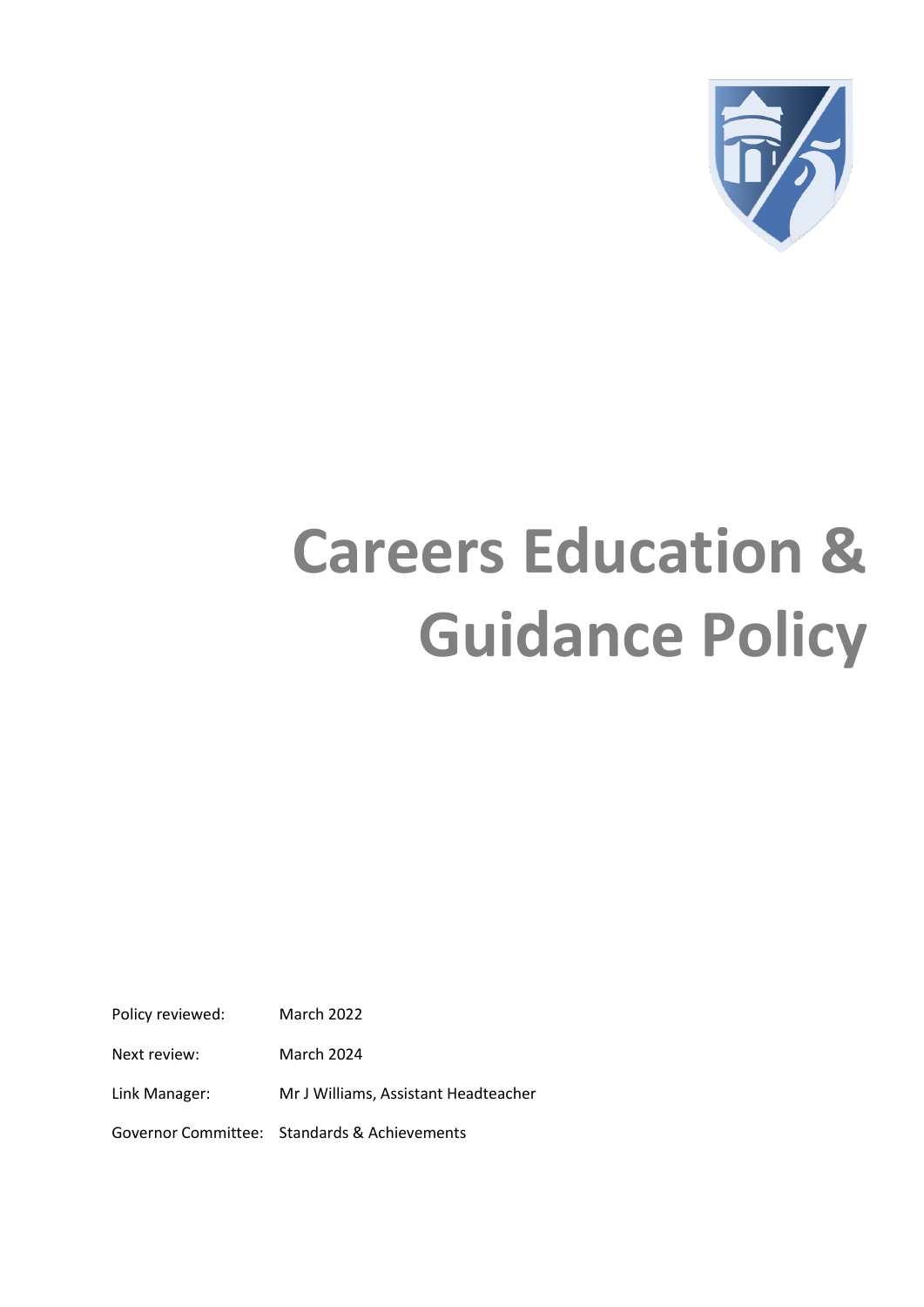## **Principle:**

We recognise the importance of high quality careers education and guidance in motivating and inspiring young people and helping them to make informed choices about their future pathways and careers. We understand that careers education and guidance is an integral strand of a young person's education and is crucial in helping pupils emerge from school more fully rounded and ready for the world of work. Young people want and need to be well-informed when making subject and career decisions. Careers education and guidance is the responsibility of all stakeholders and should involve staff, students, parents and employers.

### **Purpose:**

- To ensure the school has an effective careers education programme
- To ensure that every student receives a programme of advice and guidance that is stable, structured and delivered by individuals with the right skills and experience
- To ensure that students' progress to positive and appropriate destinations such as apprenticeships, technical routes, school sixth forms, sixth form colleges, further education colleges, universities or employment.
- To support inclusion, challenge stereotyping and promote equality of opportunity
- To have appropriate, up to date, accurate and impartial information and resources that all young people can access regardless of race, gender, religion, ability, disability, social background or sexual orientation
- To ensure students get the support they need to make well informed, appropriate decisions about their future through careers education, information, advice and guidance
- To encourage participation in continued learning
- To develop enterprise and employability skills
- To help young people develop the knowledge and skills needed to make successful choices
- To ensure education and training providers have an opportunity to access all pupils in all years

#### **The school will:**

- Publish a Provider Access policy on the school website.
- Publish details of our careers programme for young people, parents and all stakeholders on the Careers page of the school website
- Continue to develop and maintain the school website as a source of information and guidance for all stakeholders
- Work with our allocated Enterprise Adviser to improve the school's careers curriculum and provision.
- Implement and annually review a strategic plan for delivery of careers education
- Seek regular feedback from stakeholders (staff, parents, employers, students)
- Develop, maintain and utilise a network of organisations, employers, parents, stakeholders and volunteers willing to support the school careers programme
- Strive to achieve 100% against the Gatsby Benchmarks, and in particular:
	- Develop links with employers and work towards the target of one encounter with employers (including STEM employers) per year for every young person
	- **Provide at least one work place visit to every student by the time they leave Year 11**
- Track students' employer encounters and workplace visits across all years
- have a named person in the role of Careers Leader to lead the careers programme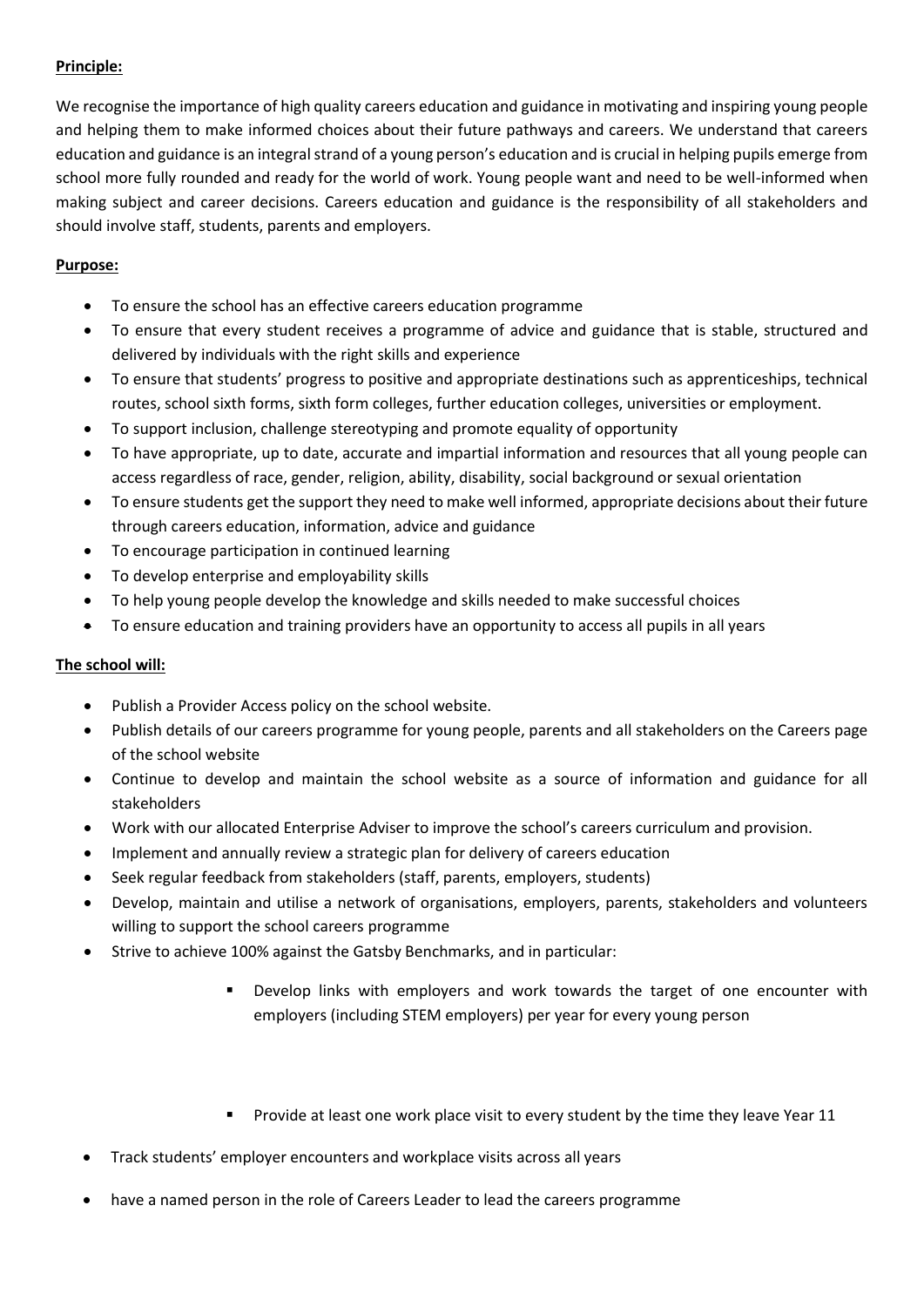- Identify a member of the governing body to take a strategic interest in careers education and guidance and encourage employer engagement
- Provide appropriate Careers and Guidance Training for all staff
- Update staff on the careers programme and relevant careers related developments and events through SIBs and other staff meetings
- Provide a careers education programme throughout the key stages as follows:
	- Discrete Careers education as part of the PSHE/Citizenship curriculum delivered through Super Learning Days (SLD)
	- Offer all young people access to impartial and independent careers guidance by a qualified guidance professional, at a time and place that suits their needs.
	- Promotion of careers through individual departments
	- Work related learning embedded in the school curriculum (as part of the whole school curriculum review 2020 onwards)
	- Pastoral Support as part of tutorial time
	- **EXEC** Careers activities in form time
	- **Individual tutoring and mentoring**
	- Identify and intervene with those students at risk of being NEET after leaving school
	- **Track and support students in danger of being NEET after leaving school**
	- Access to a range of activities that inspire young people, including:
		- Employer encounters:
		- Workplace visits
		- Work related learning in the curriculum
		- Careers Fairs
		- Motivational/Inspiration Speakers
		- Talks from and visits to Colleges and Universities
		- Coaches and Mentors
		- College and Sixth form Assemblies
		- Alumni talks
		- Competitions (such as The Tenner Enterprise Challenge)

- Encourage students and provide them opportunities to access sources of relevant and up to date information about the opportunities available to them
- Support students through the use of Alternative Provision where appropriate.
- Share labour market information with parents, students and staff through the school website, parents evenings, assemblies and mail
- Work with parents/carers to offer them information, advice and guidance to help them, help their child.
- Involve young people in the design, delivery and evaluation of CEIAG programmes
- Promote equality of opportunity, celebrating diversity, challenging stereotypes and raising aspirations.